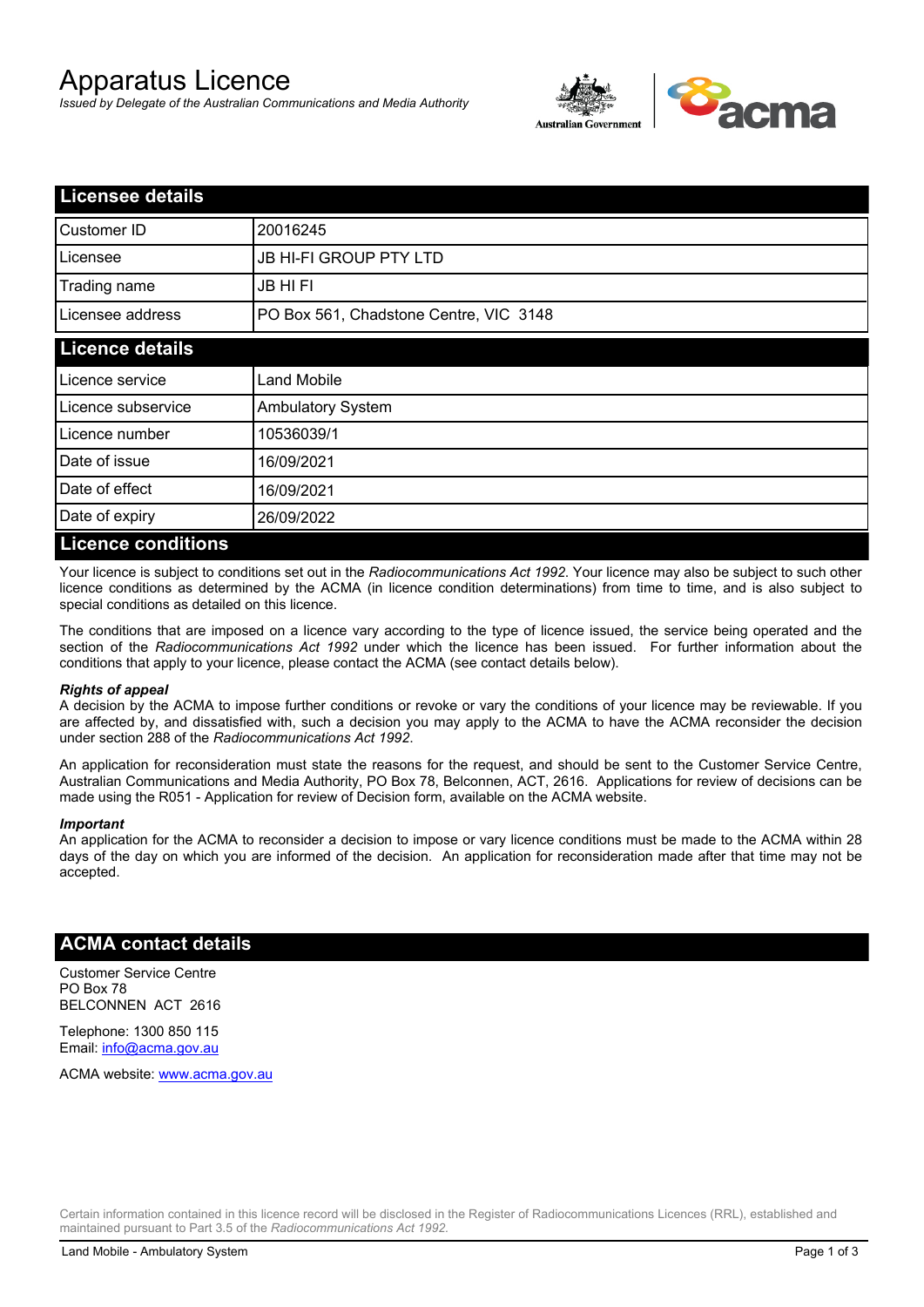# **Advisory Notes applying to licence no.: 10536039/1**

Conditions applicable to the operation of Ambulatory System station(s) authorised under this licence can be found in the Radiocommunications Licence Conditions (Apparatus Licence) Determination and the Radiocommunications Licence Conditions (Land Mobile Licence) Determination. Copies of these determinations are available from the ACMA and from the ACMA home page (www.acma.gov.au).